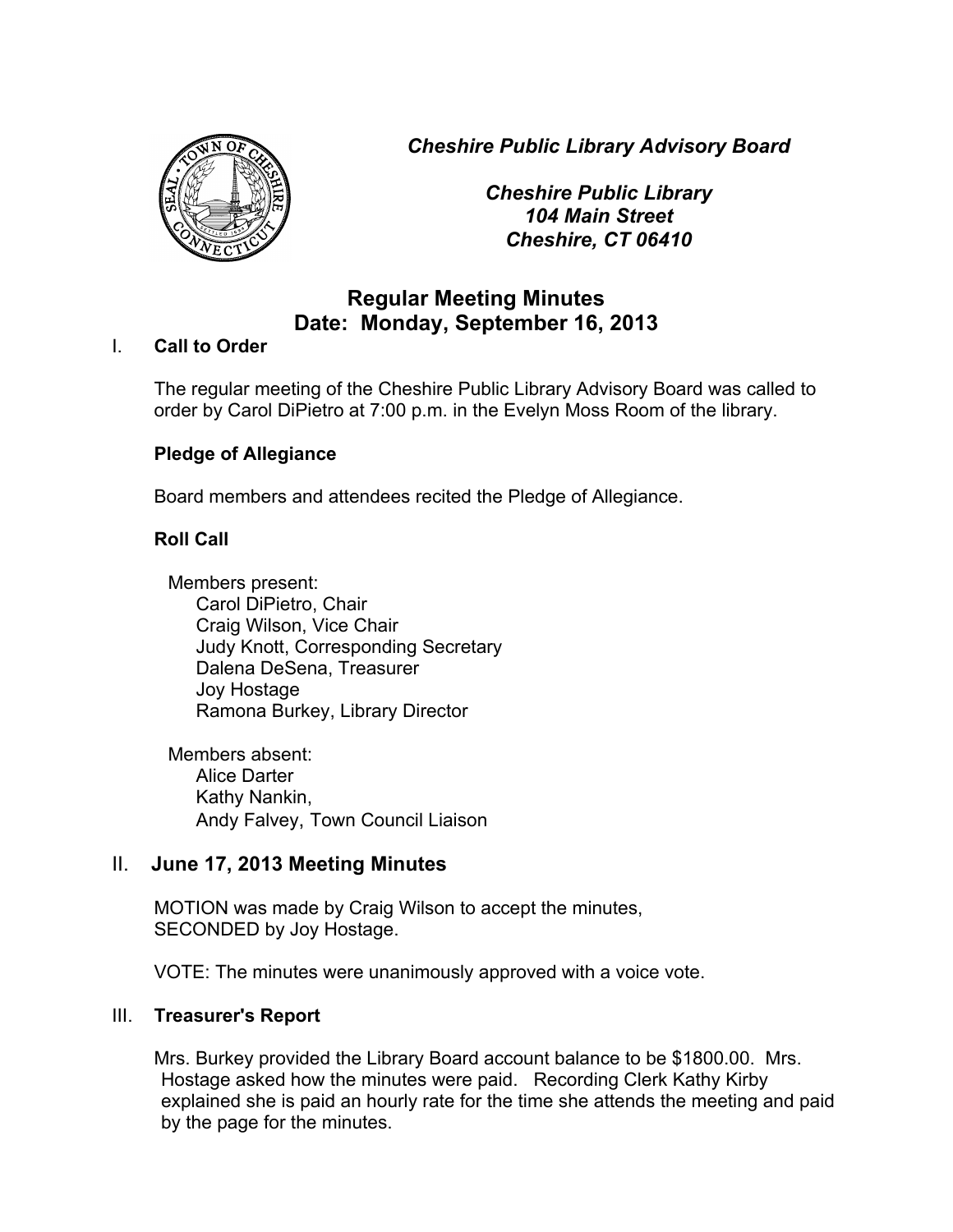### IV. **Reports of Committees**

#### 1. School-Library Partnership

Mrs. DiPietro read the following report from Sue Hartley:

- We have acquired 4 State Park Passes from the Eileen Harris Memorial Fund on June 24<sup>th</sup>. The four passes have gone out a total of 81 times as of September 13<sup>th</sup>.
- This summer we had 1994 people attend 48 programs. The summer t-shirts were very popular. The remaining t-shirts were distributed at the Fall Festival.
- We have many activities planned for the fall. I have Fall Fridays starting on October 4<sup>th</sup>. This includes Zumba for Kids on Oct. 4th, Nov. 1<sup>st</sup> and Dec.  $6<sup>th</sup>$ . Family Drum Time with Edward Leonard will be Oct. 11<sup>th</sup>, Nov. 15<sup>th</sup> and Dec.  $27<sup>th</sup>$ . Finally, Holiday Art with Kim will be on Nov.  $22<sup>nd</sup>$  and Dec.  $13<sup>th</sup>$ .
- September is National Library Card Month. Norton School is coming to the Library for a visit on Friday, Sept.  $20<sup>th</sup>$ . The children will have a tour of the Library and get a chance to checkout a book of their choice at the selfcheckout station.
- Mrs. Hartley also provided the Final Report (dated 8/14/13) for the Summer Reading Program for 2013.

| .g. <del>.</del><br><b>SCHOOL</b> | <b>PRESCHOOL-</b><br><b>GRADE 2</b> | <b>GRADES 3</b><br><b>AND UP</b> | <b>TOTAL</b>     |
|-----------------------------------|-------------------------------------|----------------------------------|------------------|
|                                   |                                     |                                  |                  |
| <b>CHAPMAN</b>                    | 33                                  | 35                               | 68               |
| <b>DARCEY</b>                     | 61                                  |                                  | 61               |
| <b>DOOLITTLE</b>                  | 63                                  | 91                               | 154              |
| <b>HIGHLAND</b>                   | 54                                  | 104                              | 158              |
| <b>NORTON</b>                     | 37                                  | 71                               | 108              |
| <b>ST. BRIDGETS</b>               | 24                                  | 23                               | 47               |
| <b>DODD</b>                       | 58                                  |                                  | 58               |
| <b>HOME SCHOOL</b>                | 9                                   | 14                               | 23               |
| <b>OTHERS</b>                     | 107                                 | 52                               | 159              |
| (out-of-town)                     |                                     |                                  |                  |
| Participants                      |                                     |                                  | <b>TOTAL 836</b> |

 $\triangleright$  The Children's staff did class visits at Doolittle and Highland schools this year. Darcey School received library card information and a flier about the Reading Club programs and registration.

- $\triangleright$  Many thanks to Kelley for setting up the Summer Reading Program on the computer, Noreen for her work with Darcey School and card registrations and Cindy and Nicole for the class visits and other preparations for the Reading Club.
- $\triangleright$  Congratulations to the staff for another great summer.
- 2. Funding Resources (Mr. Wilson)

No report.

V. **Communications**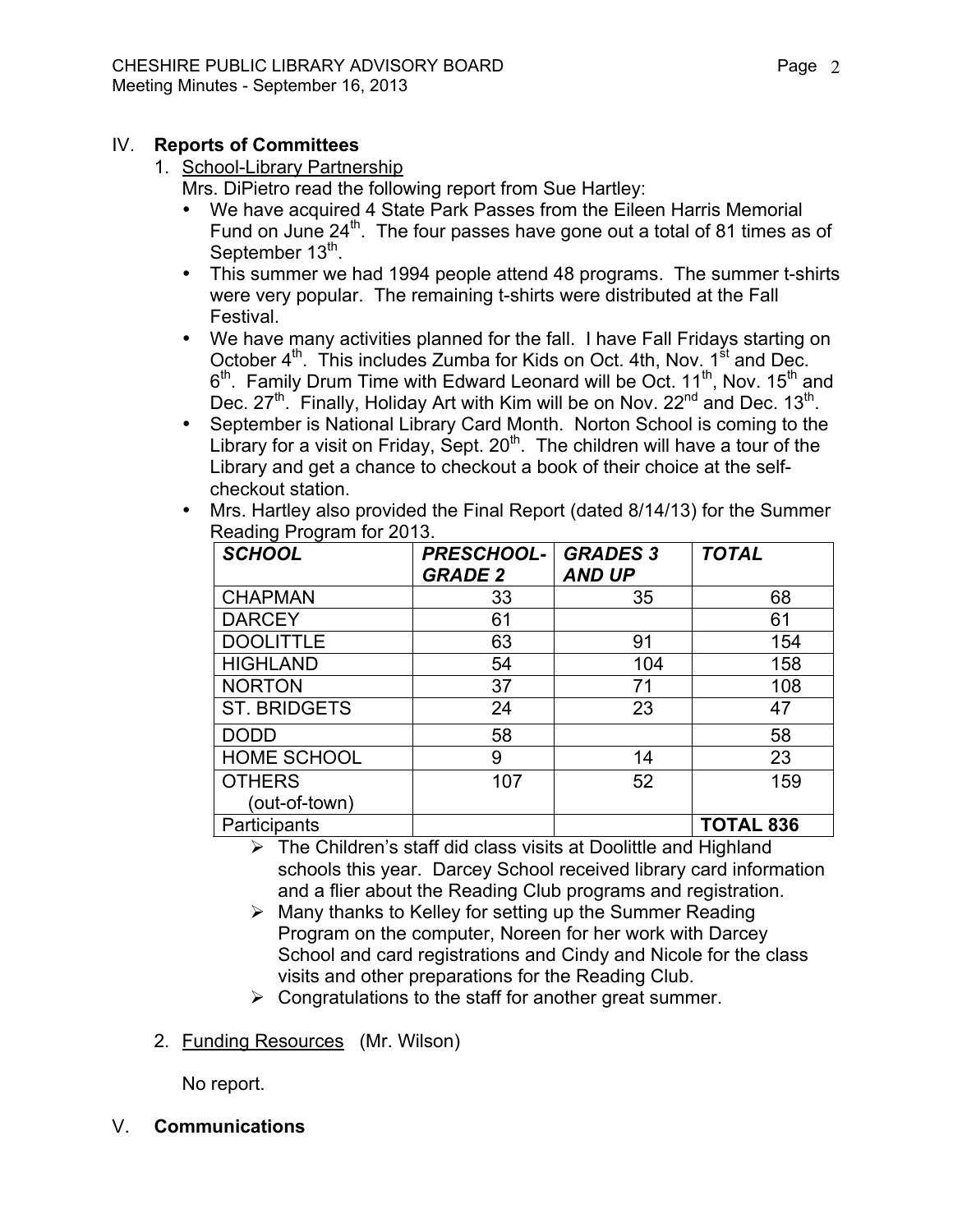Mrs. DiPietro received numerous ACLB library related e-mails. Two in particular generated many responses. One involved a Library Board member who was banned from the library. Relies included: questions about why was he banned; should he still be allowed to serve on the board; several library boards have had this issue. The other email involved the firing of a Children's Librarian by a board. No reason was given for the firing. The local newspaper editorial board questioned if the library board had the authority to do so. The board's by-laws state the board had the authority to fire the Library Director but not other employees. These issues generated discussion among the Cheshire Library Board members. In response to Mrs. DiPietro's question if anyone had been banned from the Cheshire Library, Mrs. Burkey replied they notify the police department when needed and the police handle the patron.

Last Wednesday, Mrs. Hostage visited the CT State Library for the unveiling of Former Governor Reill's portrait. The picture will hand on the wall below former Governor Rowland's portrait. Former Governor Reill was supportive of libraries while in office, which was during difficult budget times.

Mrs. Knott sent a thank you card to the Friends of the Cheshire Library.

### VI. **Report of the Chair –** Carol DiPietro

Mrs. DiPietro shared several newspaper articles.

- Showing how diverse libraries have become, Mrs. DiPietro shared a New Haven Register article about the New Haven Free Library offering yoga, ballet, and tai chi.
- Akron Beacon Journal article (7/5/2013) "A Growing Collection" sharing seeds to plant using old card catalogue cards.
- The Southington Citizen article (8/2/2013) "With 3-D printer, Southington library's future is now" – the Southington Library now has a 3-D printer.
- The Republic American article included a photo of Shozam sports entertainment dog at the Thomaston Public Library.
- The Southington Citizen article about banned book week (Sept. 22-28).
- The Republic American article about a judge ordering Apple to prevent e-book price fixing.

Mrs. DiPietro shared information about the Association of CT Library Boards (ACLU) Trustee Leadership Conference *"Exploring the Role of Technology"* Held at the University of Hartford Gray Conference Center on Friday, Oct. 25, 2013. Mrs. DiPietro plans to attend; she asked any other Board members who also want to attend to let Mrs. Burkey by October  $4<sup>th</sup>$ .

# VII. **Report of the Library Director –** Ramona Burkey

See attached report.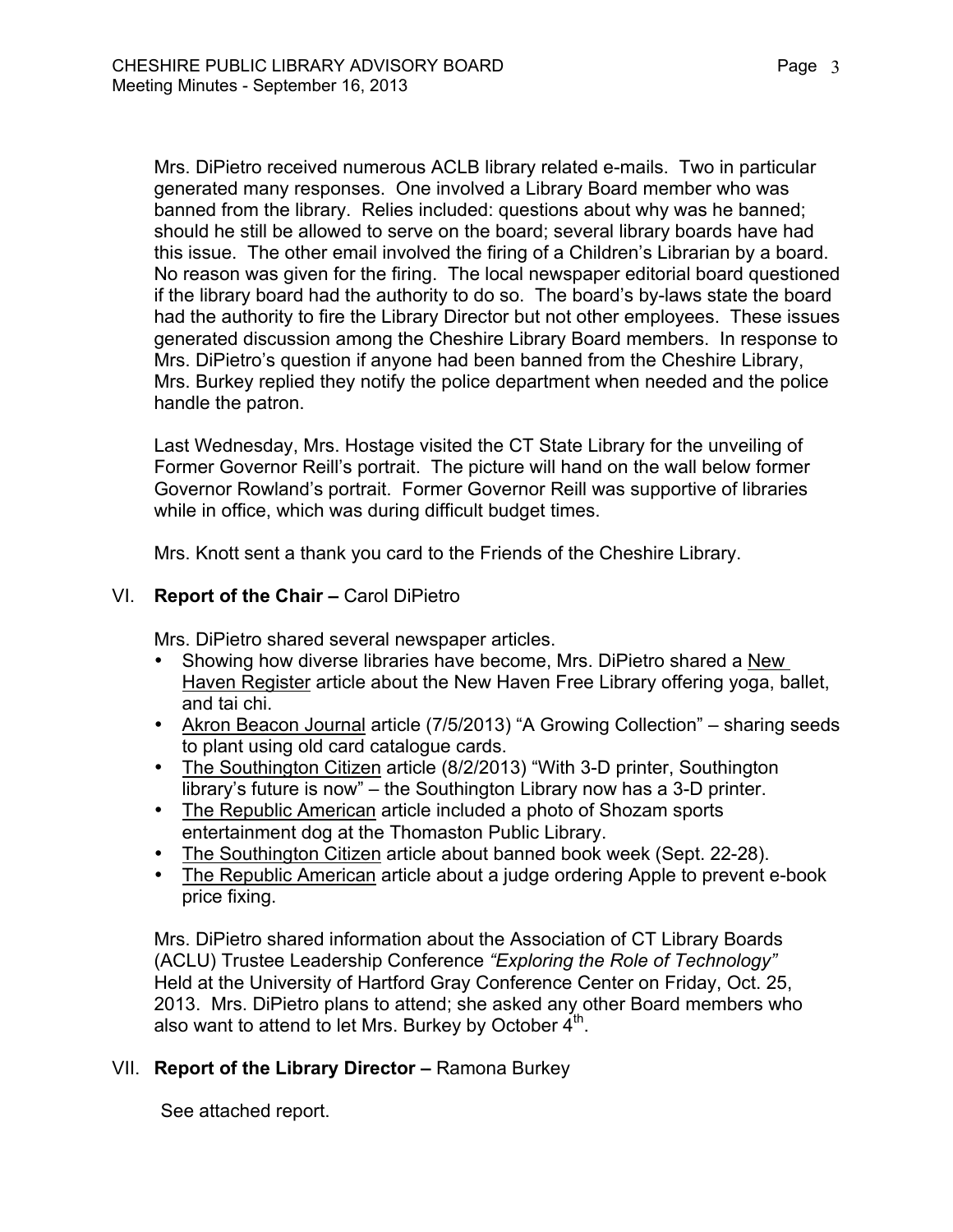# **Technology**

- Our wireless network will be upgraded by Apex Technology Group later this month, and our network infrastructure is due to be upgraded in early October. Our network rack is being moved from a staff office to its own, separately airconditioned closet this fall. The move will be much better for the equipment (and the staff), but we'll be losing yet another storage closet.
- We received a \$5,000 grant from the Department of Energy to purchase energyefficient desktop and tablet computers for our patrons; these are located in the Children's Room. The grant was given after Cheshire received an award for high participation in the Neighbor to Neighbor Energy Challenge.
- I continue to participate in Edge Initiative courses. So far I have completed "Library Leadership" and "Technology Management;" the remaining courses are "Advocacy" and "Community Assessment." The Edge Initiative program is an advocacy program to increase awareness of library technology.
- Our computer consortium (Library Connection, Inc., or LCI) will be migrating to a new software system in the spring of 2014. Enhancements will include annual cost savings, better management reports, a better patron experience, and shared access to the Libraries Online (LION) patron and collection databases. The new system will provide a cost savings as well as much better management reports.
- As part of my Goals and Objectives for this year, the Town Manager has asked that I work with interested parties and stakeholders to write a Technology Plan for the library.

# **Programs and Services**

Fiscal Year 2012-2013 Circulation was 424,017 items, which was 3.3% lower than FY 2011-2012. Most public libraries in Connecticut are seeing their physical circulation returning to pre-recession levels (circulation spiked during the worst years of the recession). This year we were open Saturdays in July and August for the first time ever. Circulation averaged more than 226 items per hour on summer Saturdays, which was more than 31% higher than the daily average in July and August. This program was well received by and very popular with Cheshire residents.

Our summer reading program, "Dig into Reading," was our busiest ever (Sue Hartley's report from the Children's Department will contain details). The staff did a lot of school programs and visits in the spring to play up the Summer Reading Program.

Several staff, Friends, and volunteers attended the Fall Festival with me on September 7; we think that was the busiest Fall Festival yet. We gave away more than 60 copies of this year's "Cheshire Reads: One Book, One Town" title – Laura Harrington's *Alice Bliss*  (the books were purchased through a grant from CT Humanities). Ms. Harrington will come to the library on Thursday, November 7 at 7:00 p.m. to discuss and sign her book.

Banned Books Week is September 22-28, 2013; as always, the library will have a special display (of books banned through the ages). On Wednesday, October 30 at 6:00 p.m., we will be hosting a library Supporter Appreciation Reception; I hope you all can make it. The staff will provide refreshments; members of the Friends and Board are invited, as are donors and volunteers.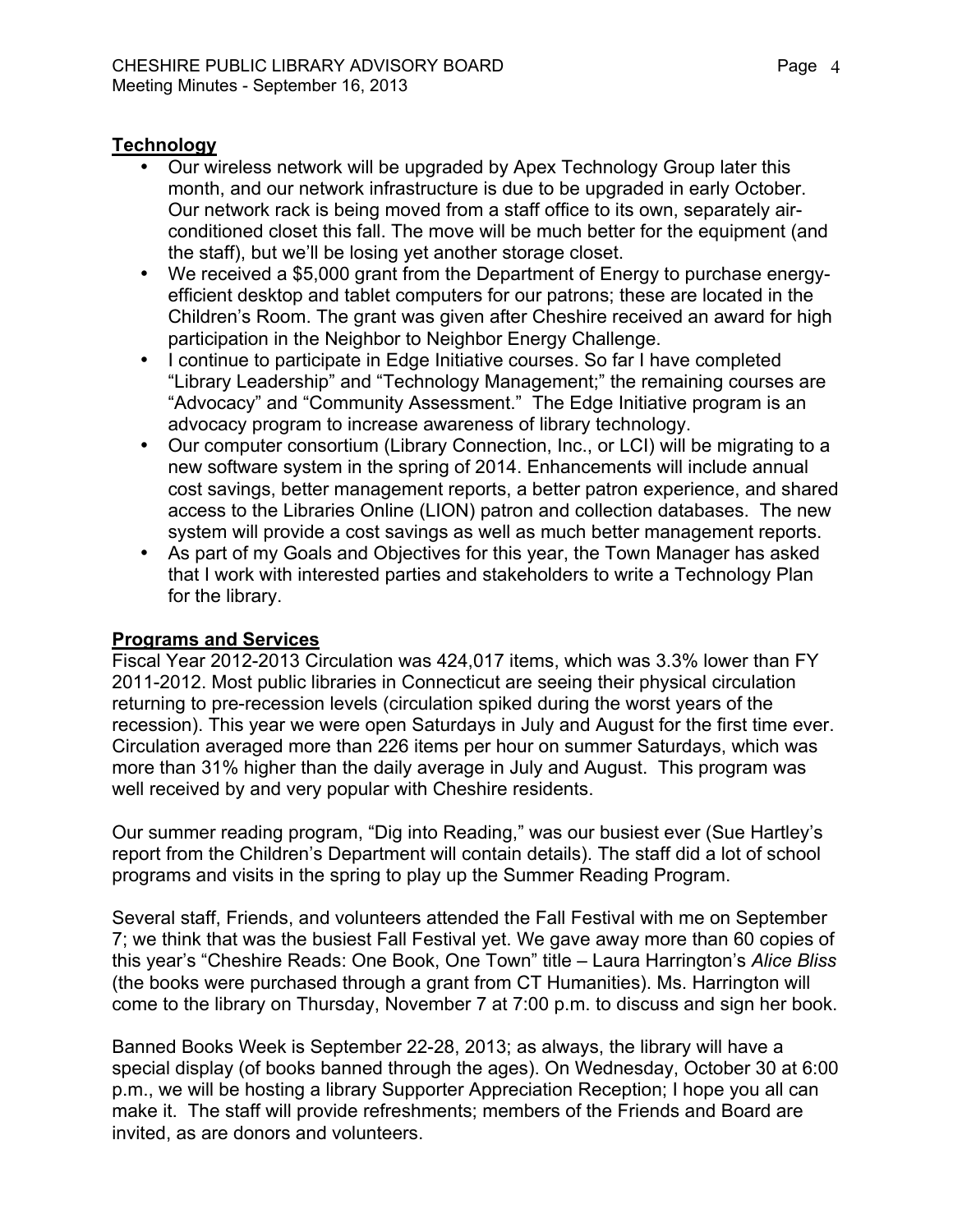*Upcoming events (more programs, info and registration at cheshirelibrary.org):*

- -- Tuesday Movie Matinee: "State Fair", 9/17 at 1:00 p.m.
- --SAT Preparation Seminar: Tuesday 9/17 at 6:30 p.m.
- --Cheshire Cats Classics Book Club: Sinclair Lewis' *Main Street*, Wed. 9/18 at 7p.m.; and Robert Louis Stevenson's *The Strange Case of Dr. Jekyll and Mr. Hyde*, Wednesday 10/9 at 7:00 p.m.
- --"Life Planning for Your Peace of Mind": Thursday 9/19 at 7:00 p.m.
- --Sunday Showcase Concert: Pop Singer Ellen Woloshin, Sunday 9/22 at 4:00 p.m.
- --Anime Art Workshop: Wednesday 9/25 at 6:30 p.m. (ages 5 and up)
- --"Energy Medicine and Positivity": Thursday 9/26 at 7:00 p.m.
- --Fab Film Saturday: "Hotel Transylvania," Saturday 9/28 at 2:00 p.m.
- --"Sleeping Giant: The Resort Era", Monday 9/30 at 7:00 p.m.
- --"Step by Step Guide to Finding Your Ancestors": Tuesday 10/1 at 7:00 p.m.
- --Zumba for Kids! Friday, October 4 at 10:00 a.m.
- --"Women's Financial Considerations": Monday 10/7 at 7:00 p.m.
- --"Organizing Genealogy Research": Tuesday 10/8 at 7:00 p.m.
- --"Fun With Rhythms: Family Drum Time with Edward Leonard": Fri.10/11 at 10:30 a.m.
- --"Wildflower Gardens": Wednesday 10/16 at 7:00 p.m.
- --Semi-Annual Friends of the Library Book Sale: October 24-26

Weekly children's programs:

Mother Goose Time (ages birth to 24 months): Wednesdays at 9:30 a.m.

Mother Goose Time (ages 2-3): Wednesdays at 10:00 a.m.

Family Time (ages 1-3): Thursdays at 10:00 a.m.

Monday story time (ages 3-Kindergarten): 10:00 a.m.

Tuesday story time (ages 3-Kindergarten): 10:00 a.m.

Other children's programs:

Bookmarks Reading Club (grades 1-3; monthly)

Tween Book Club (grades 4-6; monthly)

Builders' Brigade (all ages; semi-monthly)

Gizmos, Gadgets and Goo: Mad Scientists Club (grades 3-6)

Teen programs:

Teen Games Drop-In (about 2x/month)

Yu-Gi-Oh: It's Time to Duel! (monthly)

Anime Club (monthly)

Anime Club Xtra (grades 9-12; monthly)

The library will be closed on Monday, October 14 for Columbus Day.

The Cheshire Public Library has a new logo which Ramona shared with the Board. With grant money, we used the website 99designs.com for a logo design contest. Staff members Mary Dattilo and Louise LeClaire were especially instrumental in designing the parameters and choosing our new logo, which is on our website and all new publicity.

# **Personnel**